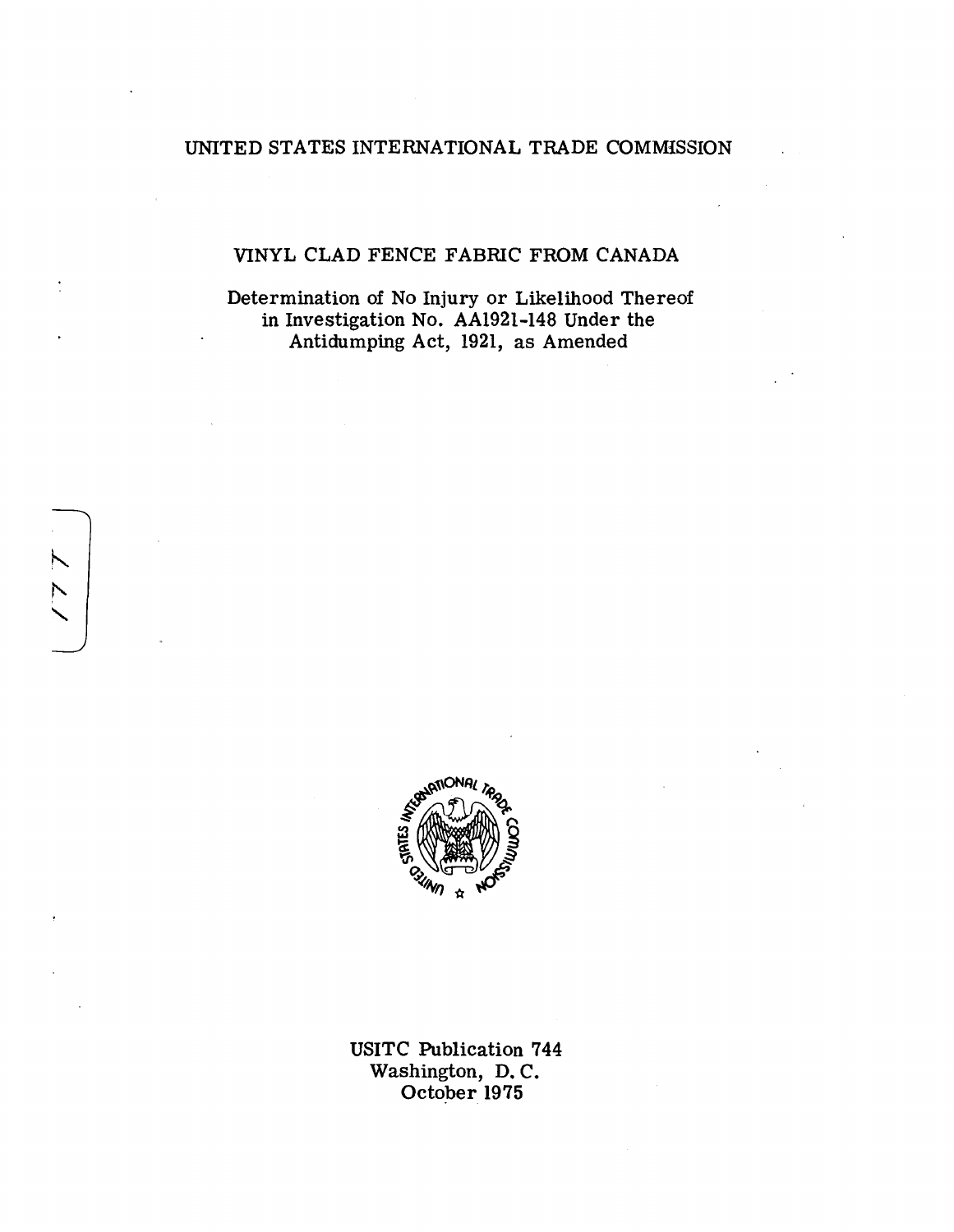# UNITED STATES INTERNATIONAL TRADE COMMISSION

# COMMISSIONERS

Will E. Leonard, Chairman Daniel Minchew, Vice Chairman George M. Moore Catherine Bedell JosephO. Parker Italo H. Ablondi

Kenneth R. Mason, Secretary to the Commission

Address all communications to United States International Trade Commission Washington, D. C. 20436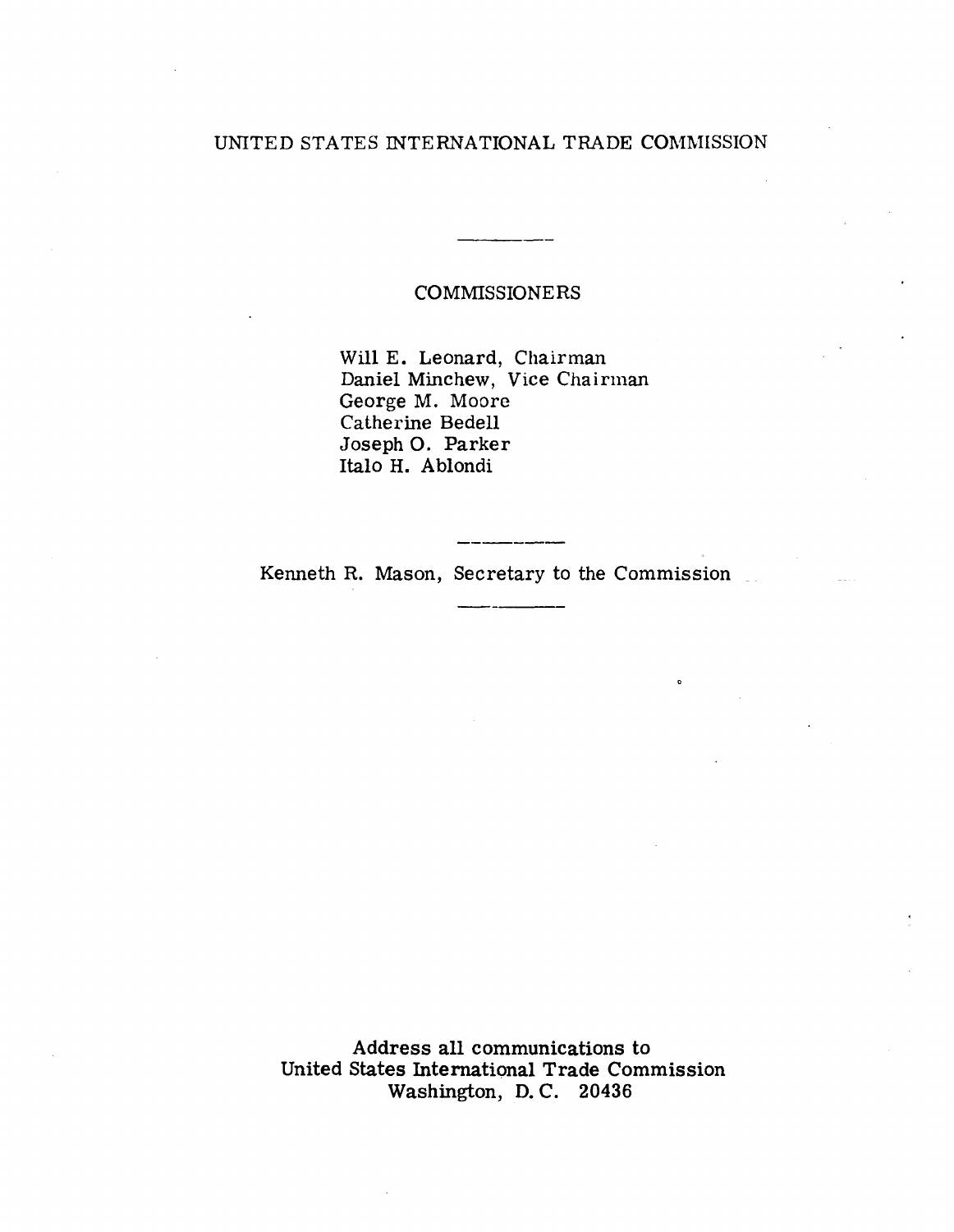## United States International Trade Commission Washington, D.C.

October 24, 197S

# [AA1921-148]

VINYL CLAD FENCE FABRIC FROM CANADA Determination of No Injury or Likelihood Thereof

On July 24, 1975, the United States International Trade Commission received advice form the Department of the Treasury that vinyl clad fence fabric from Canada is being, or is likely to be, sold in the United States at less than fair value within the meaning of the Antidumping Act, 1921, as amended (19 U.S.C. 160(a)). Accordingly, on July 29, 1975, the Commission instituted investigation No. AA1921-148 under section 201 $(a)$  of said act to determine whether an industry in the United States is being or is likely to be injured, or is prevented from being established, by reason of the importation of such vinyl clad fence fabric into the United States.

Notice of the institution of the investigation and of a public hearing to be held in connection therewith was published in the Federal Register of August 4, 1975 (40 F.R. 32796). The hearing was held on September 9, 1975.

In arriving at its determination, the Commission gave due consideration to written submissions from interested parties, evidence adduced at the hearing, and all factual information obtained by the Commission's staff from questionnaires, personal interviews, and other sources.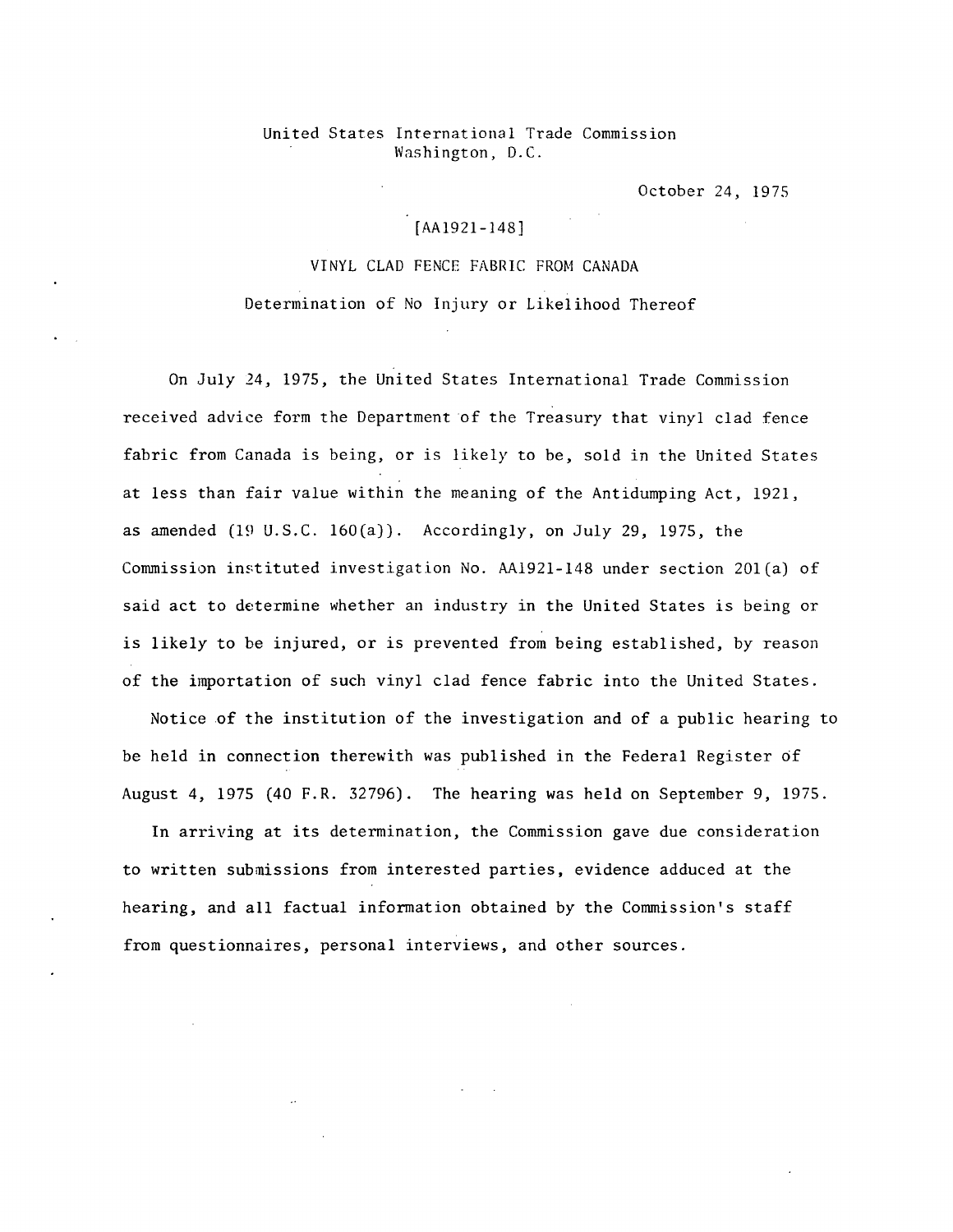On the basis of the investigation, the Commission *]}* has unanimously determined that an industry in the United States is not being injured, or is not likely to be injured, or is not prevented from being established, by reason of the importation of vinyl clad fence fabric from Canada that is being, or is likely to be, sold at less than fair value within the meaning of the Antidumping Act, 1921, as amended.

1/ Commissioner Parker did not participate in the decision.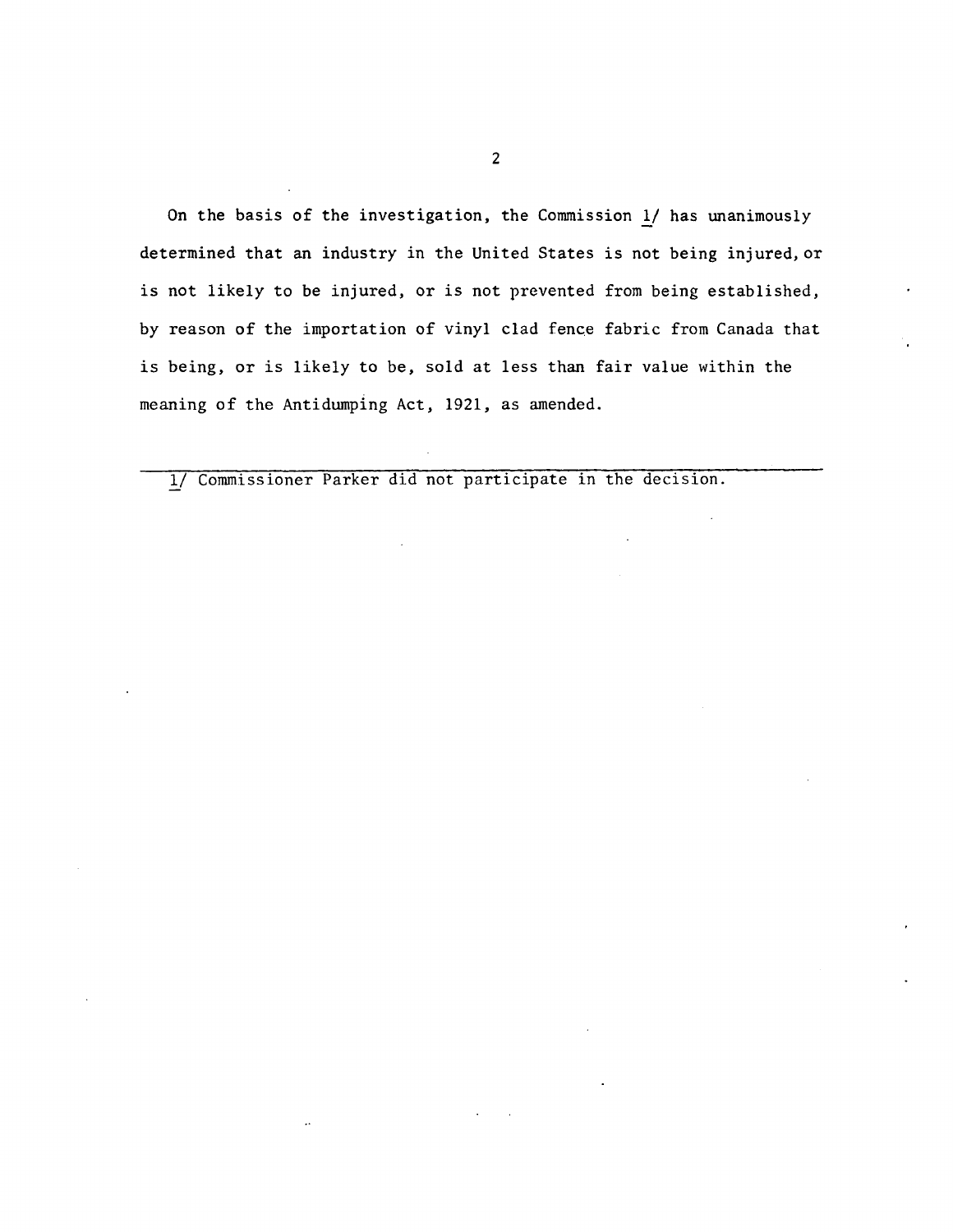Statement of Reasons for Negative Determination of Chairman Will E. Leonard and Commissioner Catherine Bedell $1/1$ 

The Antidumping Act, 1921, as amended, requires that the U.S. International Trade Commission find two conditions satisfied before an affirmative determination shall be made. The first condition is that an industry in the United States is being, or is likely to be, injured, or an industry in the United States is prevented from being established. $\frac{2}{\cdot}$ Second, the requisite injury must be "by reason of" the importation into the United States of the merchandise which the Department of the Treasury (Treasury) has determined is being, or is likely to be, sold at less than fair value (LTFV) within the meaning of the Antidumping Act, 1921, as amended.

On the basis of the subject investigation (Inv. No. AA1921-148), we have determined that an industry in the United States is not being nor is likely to be injured by reason of the importation of vinyl clad fence fabric from Canada sold or likely to be sold at LTFV. We have made a negative determination because we do not find the first condition referred to above -- an industry is being, or is likely to be, injured - satisfied by the evidence obtained in this investigation.<sup>3/</sup>

## Imported article and U.S. industry

The imported merchandise in this proceeding for which the Treasury

l/- Vice Chairman Daniel Minchew concurs in the result.

2/ Prevention of the establishment of an industry is not an issue. in the instant case, and it will not be discussed further.

3/ Failure of the first condition to be met makes consideration of the second condition unnecessary.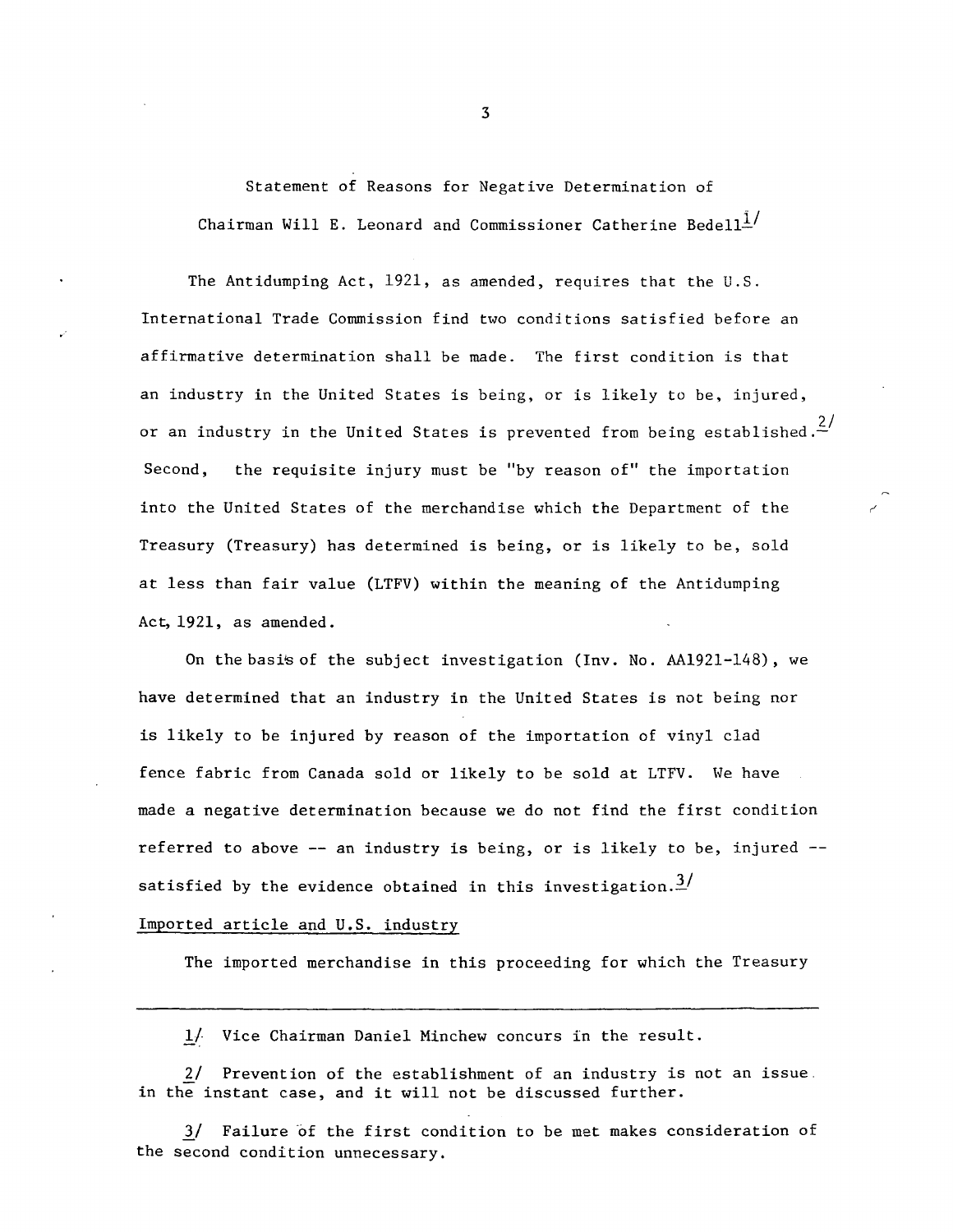found sales at LTFV is vinyl clad fence fabric. Vinyl clad fence fabric competes with other types of fencing, particularly galvanized steel chain link fencing, although the vinyl clad product has special physical properties and esthetic appeal distinct from galvanized steel chain link fencing.

With respect to what industry is allegedly injured or likely to be injured, the Commission said (at p.4) in Lock-In Amplifiers and Parts Thereof From the United Kingdom, Investigation No. AA1921-146, USITC Publication 736 (July 1975):

The Antidumping Act states that there must be injury to, or likelihood of injury to, or the prevention of the establishment of, "an industry" in the United States in order for relief to be forthcoming. The use of the indefinite article "an," rather than the definite article "the," allows the Commission to examine the impact of the LTFV sales on more than one industry, if it deems such course of action is appropriate. If any industry is injured by LTFV imports, the statute is satisfied. Out of practical considerations and in its sound discretion, the Commission has usually looked at the industry in the United States that would most likely be impacted by LTFV imports to assess injury. If no injury were found to such an industry, and no evidence of injury to another possible industry has been obtained, the Commission has usually concluded that there was no injury to an industry. The industry most likely to be impacted has usually been defined in terms of the domestic facilities devoted to the production of the article most comparable to the LTFV article.

Without determining that it is properly a distinct industry,  $\frac{1}{2}$ we have examined in this case the impact of LTFV sales on the domestic

See the discussion (at  $p.3$ ) with respect to the injured industry in Electric Golf Cars From Poland, Investigation No. AA1921-147, USITC Publication 740 (September 1975).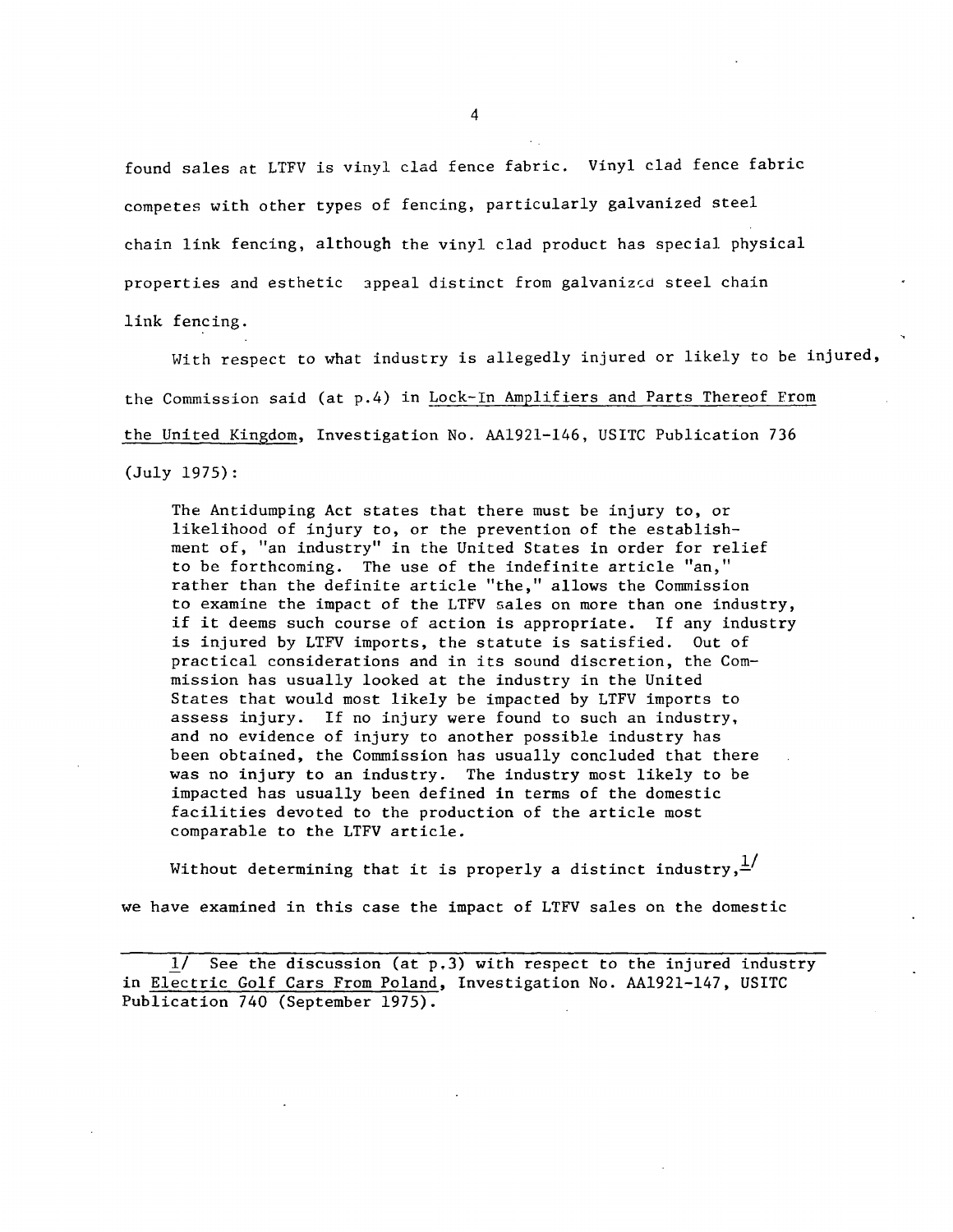facilities of the U.S. producers that are devoted to the production of vinyl clad fence fabric. We find that the facilities producing this article are not injured, nor are they likely to be injured, and, further, that there is no evidence of injury by reason of the. LTFV sales to any other facilities which could be construed to comprise an industry.

 $\mathcal{L}^{\mathcal{L}}$  and  $\mathcal{L}^{\mathcal{L}}$  are the set of the set of  $\mathcal{L}^{\mathcal{L}}$ 

#### No injury

Evidence developed by the Commission in connection with this investigation clearly indicates that no domestic industry has been injured. U.S. producers' shipments of vinyl clad fence fabric increased annually during 1970-74, rising from 7,583 tons to 12,374 tons, an increase of 63 percent. During this same period,exports to the United States by the Canadian producer that supplied the preponderance of the LTFV imports declined from 20 percent of U.S. consumption in 1970 to 10.4 percent in 1974, the year in which Treasury found LTFV sales. It was demonstrated that certain established U.S. producers of this product lost part of their market share in  $1974$  as other new and smaller  $U.S.$ producers increased their market share. This is evidenced by the fact that one producer which made its first shipments of vinyl clad fencing in 1973 increased its share of U.S. producers' total shipments from less than 2 percent in 1973 to about 12.5 percent in 1974. It is also noted that the U.S. producers were confronted with increased quantities of competitively priced fair value imports from Canada during each of the years 1972-74,

Individual U.S. producers' prices for an item of vinyl clad fence fabric (2 inch mesh x 9 gauge x 4 feet high x 50 foot rolls),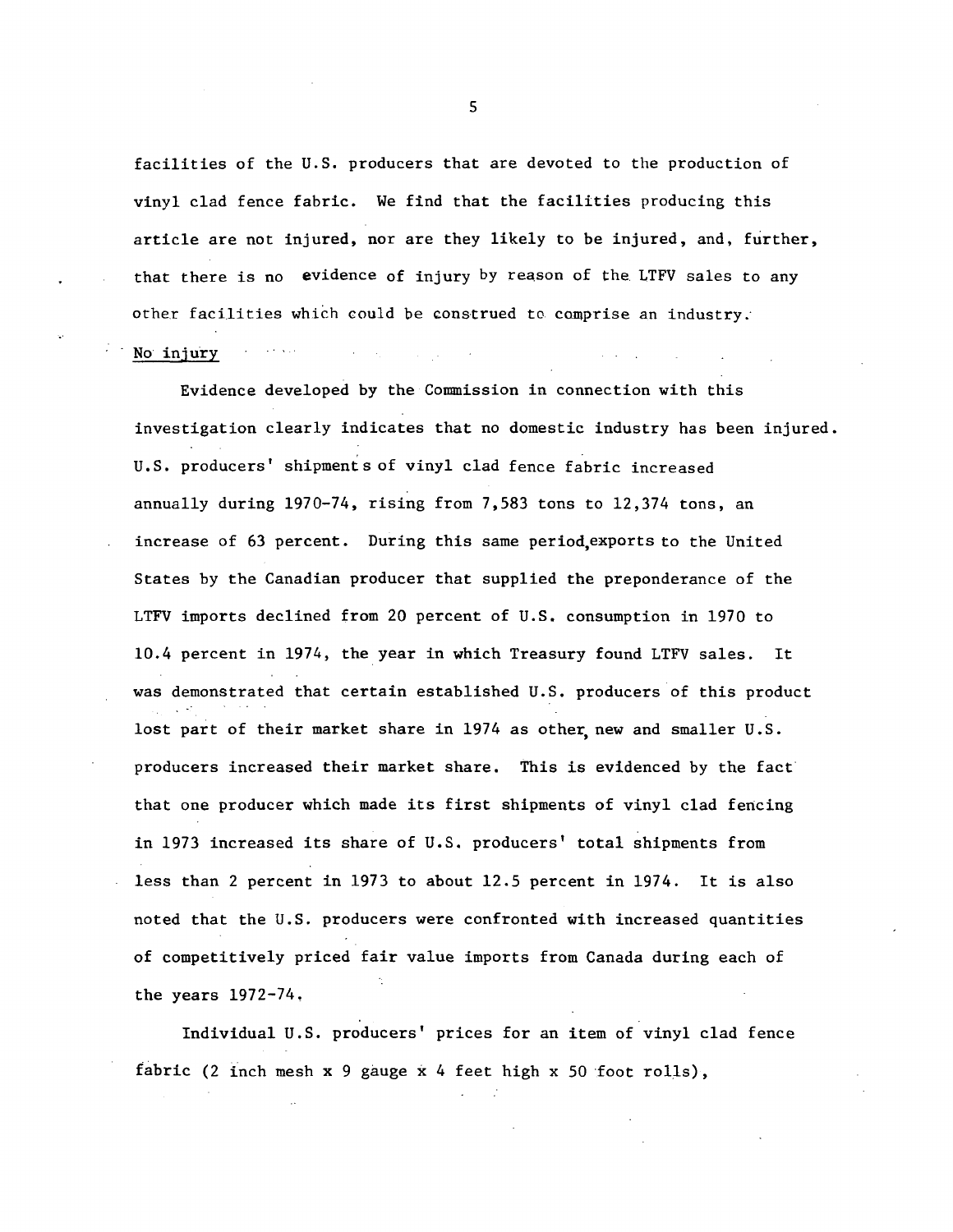which is representative of the pricing for the great bulk of total industry shipments, increased during 1973-74 by amounts ranging from 60 percent to over 100 percent. Since late 1973 the prices charged by the principal supplier of the LTFV imports have been as high as or higher than those of any of the 6 domestic producers that supplied the Commission with pricing data. Such large price increases by domestic producers and the consistently higher or equal prices of the imported article establish that there has been no price depression and also refute any claim of price suppression.

Three firms which in the aggregate account for well over two-thirds of total U.S·. producers' sales of vinyl clad fence fabric provided the Connnission with financial information; two of these firms provided the information on the total operations of their establishments in which vinyl clad fence fabric is produced, and the other firm provided ·information.on its total operations. The net operating profit to net sales ratio of these firms on their combined operations increased from 3.3 percent in 1972 to 10.6 percent in 1973 and to 13.5 percent in 1974, the year in which Treasury found LTFV sales.

Two firms provided the Commission separate data on the profitability of their vinyl clad fence fabric operations, One of these firms reported its net operating profit to net sales ratio on these operations declined slightly in 1973 as compared to 1972 and then increased sharply in 1974. The other firm reported its ratio of net profit to net sales increased in 1973 as compared to 1972 and then declined in 1974. Despite these fluctuations both producers reported substantial operating profits on their vinyl clad fence fabric operations in each of the years 1972-74.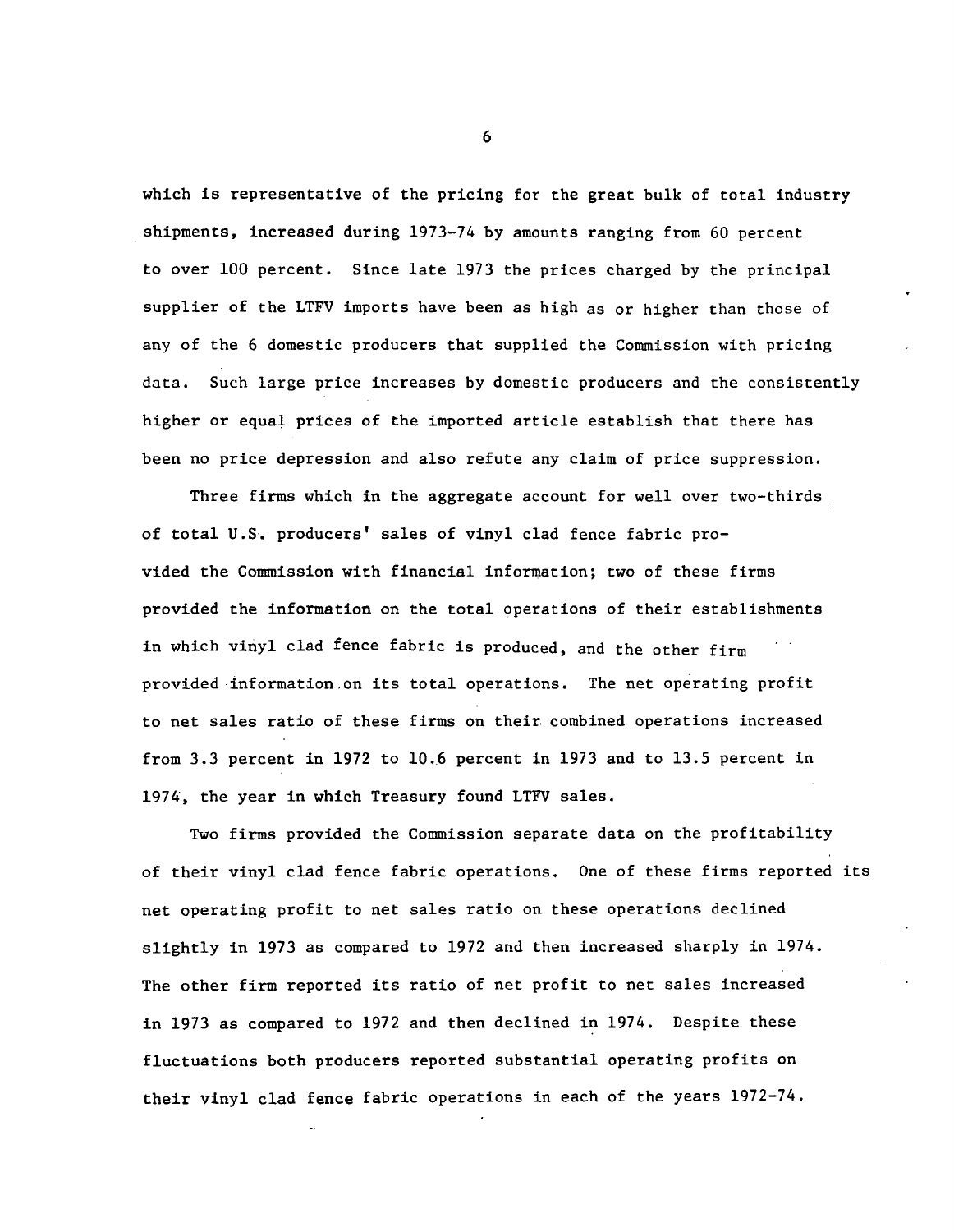#### No likelihood of injury

. '

The Report of the Senate Committee on Finance (S. Rept. No. 93-1298) on the bill which became the Trade Act of 1974 remarked (at p.180) on Commission practice under the Antidumping Act, 1921, in the following manner:

The Commission's affirmative determinations that an industry "is likely to be injured" by less-than-fair-value imports are based upon evidence showing that the likelihood is real and imminent and not on mere supposition, speculation, or conjecture.

There is no evidence in this investigation that shows any industry is likely to be injured in any real and imminent sense. There is evidence of a strong anticipated growth in the U.S. market for vinyl clad fence fabric, and it is anticipated that U.S. producers of vinyl clad fence fabric will have increased production and sales in view of such growth. The Canadian firm which has supplied the bulk of the LTFV imports has a limited capacity to increase its shipments to the United States. Further, as indicated above, the trend of LTFV imports of vinyl clad fence fabric has been downward over the last s'everal years.

#### Conclusion

Accordingly, for the reasons indicated, we have determined that an industry is not being injured nor is likely to be injured by reason of imports of vinyl clad fence fabric from Canada that are being, or are likely to be, sold at LTFV within the meaning of the Antidumping Act, 1921, as amended.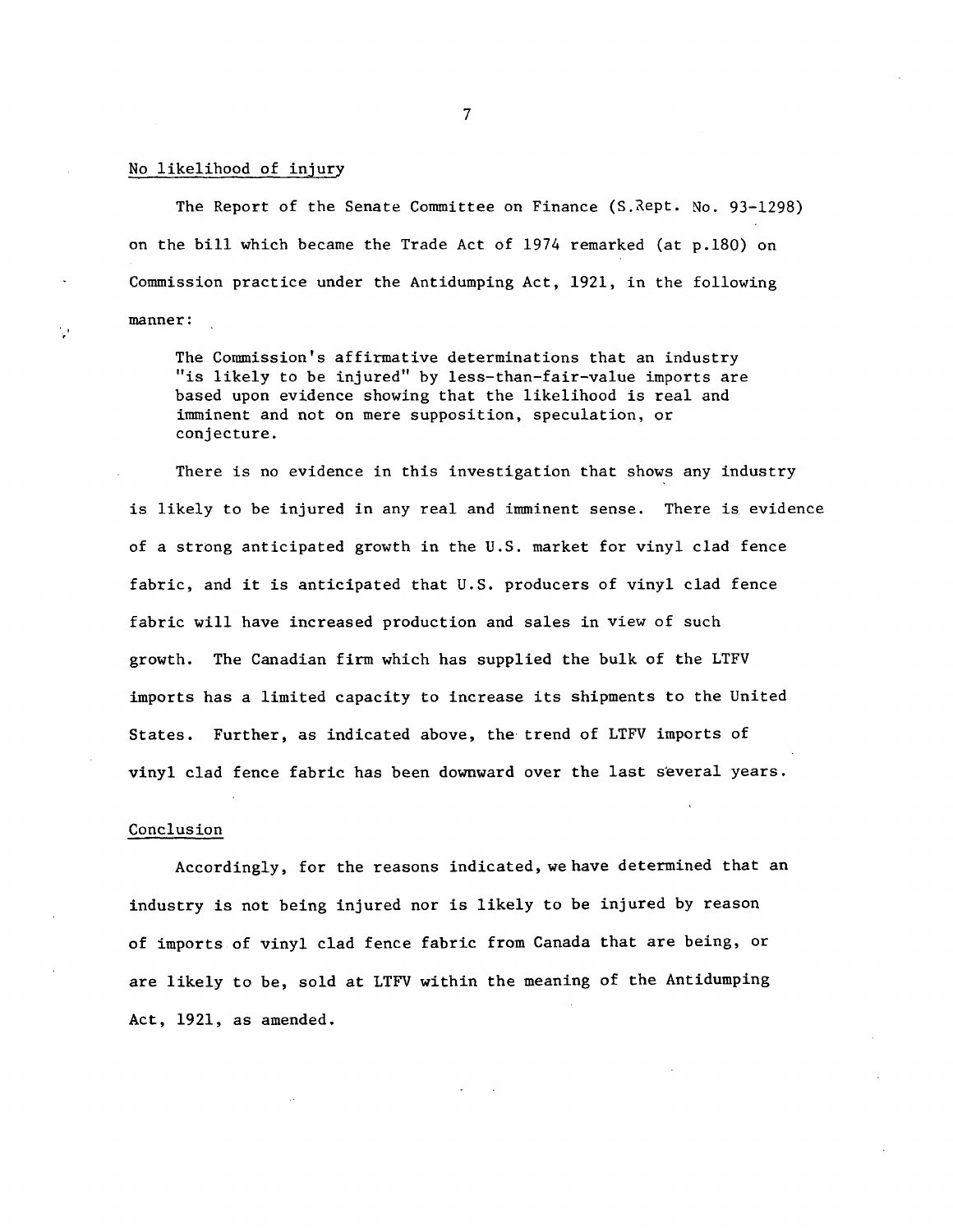Concurring Statement of Reasons of Commissioners Moore and Ablondi

The facts in this case are not in dispute, and they present a classic example of what the Senate Committee on Finance, in its Report on the Trade Act of 1974, has described as ''technical dumping." Therefore, we have made a negative determination.

In its Report on the Trade Act of 1974, the Senate Finance Committee provided a lengthy definition of "technical dumping" and described the circumstances under which the U.S. International Trade Commission should apply such definition.

A portion of the relevant language of the Finance Committee Report is as follows:

. . the Antidumping Act does not proscribe transactions which involve selling an imported product at a price which is not lower than that needed to make the product competitive in the U.S. market, even though the price of the imported product is lower than its home market price. Such so-called "technical dumping" is not anti-competitive, hence, not unfair; it is procompetitive in effect. !/

Thus, technical dumping occurs when LTFV (less than fair value) imported products are sold in the U.S. market at prices equal to or  $\overline{\phantom{a}}$ higher than the prices paid for comparable domestic products. This absence of underselling by competitive LTFV imports has on numerous occasions been characterized by the Commission in antidumping investigations as "technical dumping."

lf Senate Report No. 93-1298, 93d Cong., 2d sess., at p. 179.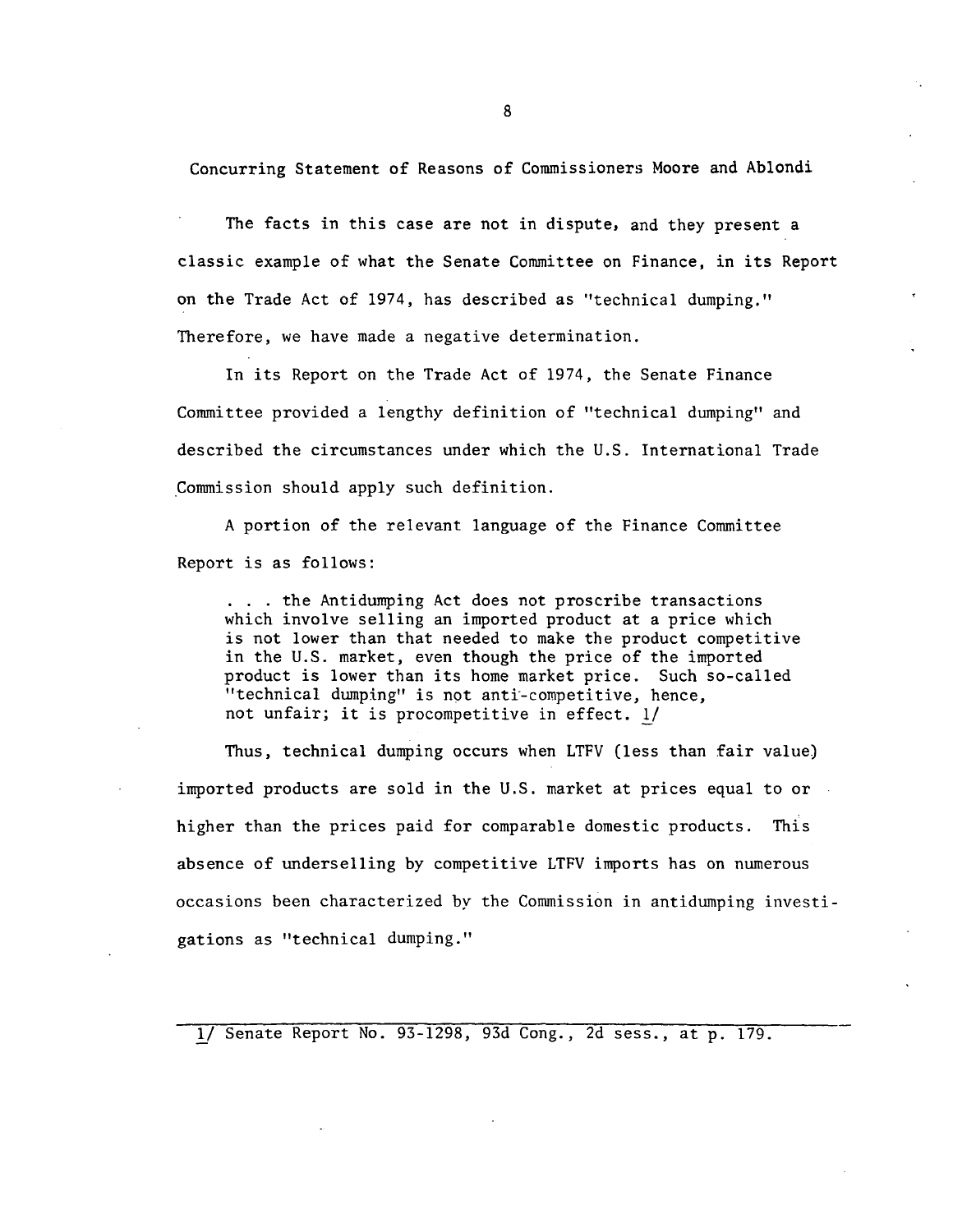The term "technical dumping" has appeared frequently in Commission determinations under the Antidumping Act, 1921, as amended. For example, in Rayon Staple Fiber from France the Commission stated, "Thus the case involved purely 'technical' dumping prices." *ij* The concept was further recognized and articulated in Technical Vanillin from Canada, in which the majority of Commissioners stated:

> The importation of an article sold "at less than fair value" is not ipso facto injurious. The sole exporter of Canadian technical vanillin has sold its product ... to U.S. consumers at delivered prices equal to or higher than the delivered (or prices equal to of higher than the derivered (of<br>their equivalent) prices offered by the predomi-<br>nant U.S. producer of technical vanillin.... The importation of Canadian technical vanillin under such circumstances cannot be considered as injurious or likely to injure an industry in the United States. 2/

## How the dumping margin arose

'·

Sales of vinyl clad fence fabric in the Canadian market were made on an F.O.B. delivered basis to all Canadian customers in Canadian currency. At the time of exportation, the Canadian currency was converted to U.S. currency at exchange rates certified by the Federal Reserve Bank of New York. During the period of the Treasury Department's investigation (May through October 1974) the United States dollar was worth less than the Canadian dollar, i.e., one Canadian dollar was worth between \$1.02 and \$1.03. During this period, when the value of the Canadian dollar

| 1/ Investigation No. AA1921-11, 1959. |  |  |
|---------------------------------------|--|--|
|                                       |  |  |
|                                       |  |  |

 $\sim$ 

2/ Technical Vanillin from Canada, Investigation No. AA1921-26, TC Publication 88, 1963. Also see, Pocket Pencil Sharpeners, Tariff Commission Investigation under the Antidumping Act, 1921, as amended, August 29, 1955; Brass Key Blanks from Canada, Investigation No. AA1921-71, TC Publication 392, 1971.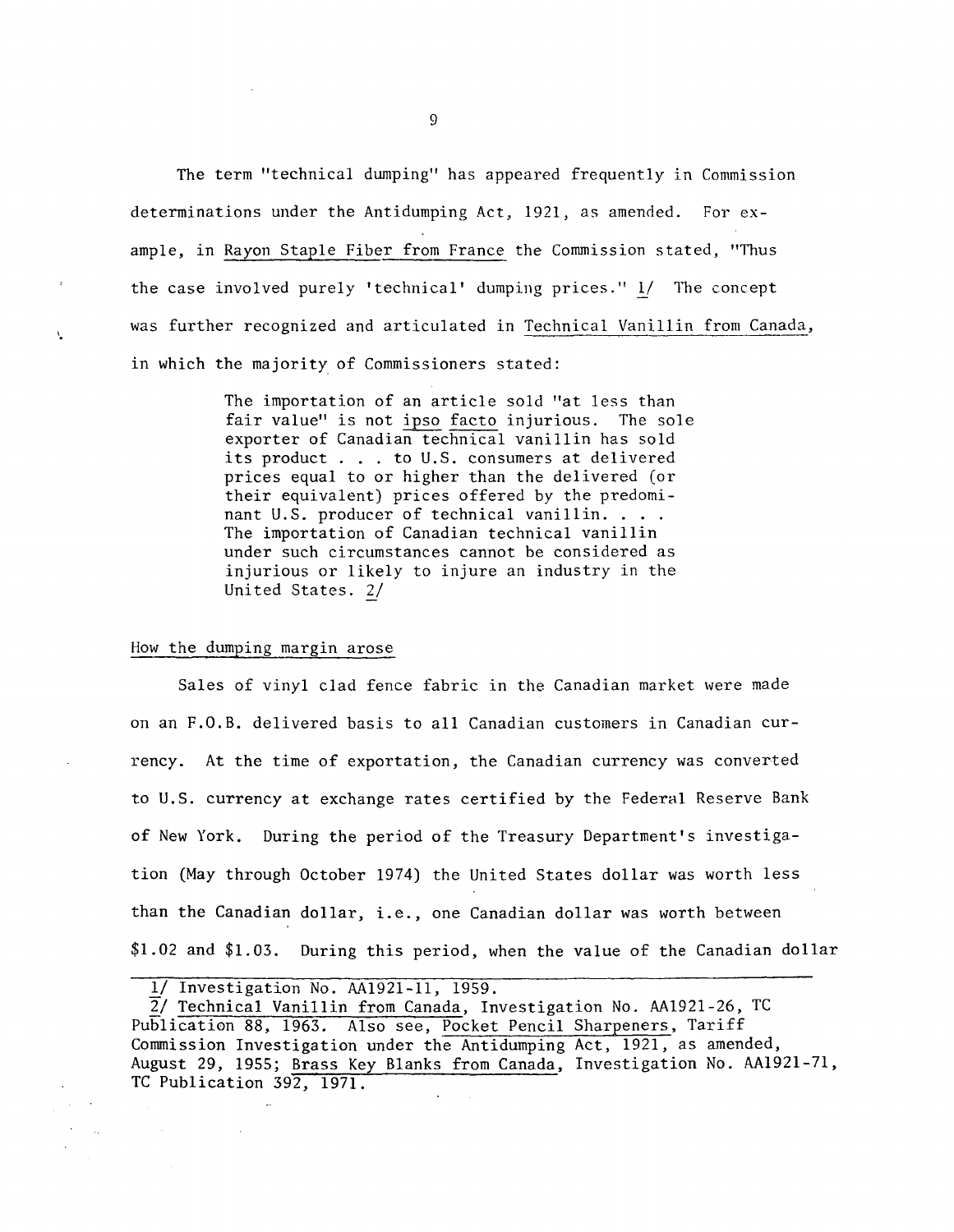exceeded the value of the United States dollar, the sale price in the United States of vinyl clad fence fabric exported by the primary Canadian LTFV exporter was lower than its home market sale price when expressed in United States dollars. According to the Treasury Department file received by the Commission in this investigation, the small dumping margins (2.0 to 4.0 percent) resulted primarily from an unfavorable currency exchange rate which existed from May through October 1974.

### Application of "technical dumping" to the facts in this case

The LTFV imports are made to the same specifications (e.g., wire and mesh size, thickness in vinyl coating) as the domestically produced vinyl clad fence fabric. In addition, the LTFV imports have been selling in the same market served by the domestic producers and, in some instances, sales have been made to the same domestic distributors. The imports, however, have not had an anticompetitive price advantage over the prices of articles sold by U.S. producers in the domestic market. In fact, during the period of the Treasury Department's investigation the LTFV imported vinyl clad fence fabric was sold consistently at delivered prices equal to or higher than comparable vinyl clad fence fabric sold by domestic producers. Such LTFV sales therefore do not fall within the ambit of discriminatory sales which might adversely affect domestic competition and thereby cause injury to an industry in the United States within the meaning of the Antidumping Act, 1921, as amended.

 $10$   $\mathbb{I}$  ii

 $\mathbf{l}$  .

 $1, -\frac{1}{2}$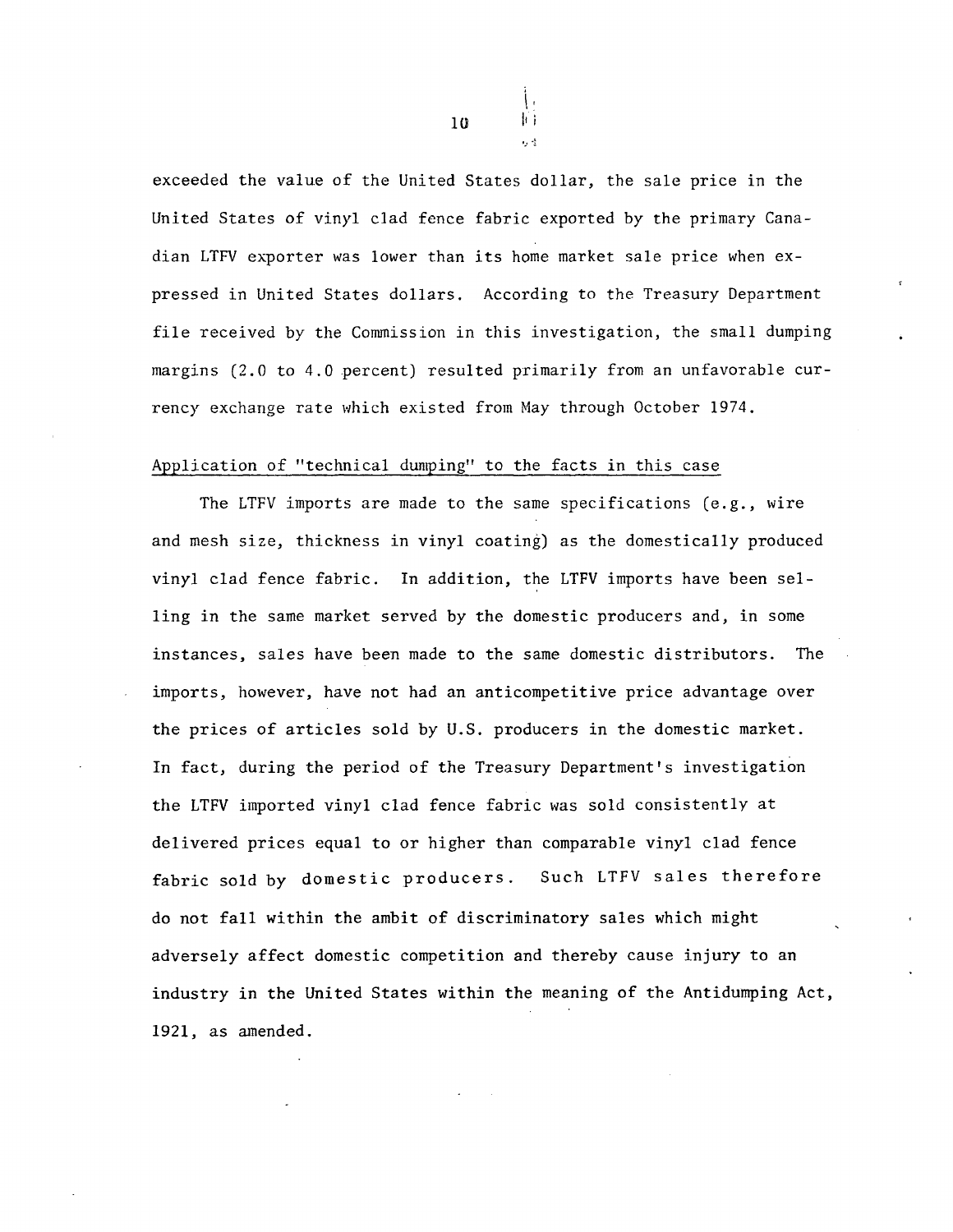## Conclusion

۱.,

Based on the facts developed during this investigation, we have concluded this clearly is a case involving technical dumping; that is, the LTFV imports were sold in the U.S. market at prices equal to or exceeding prices paid for comparable domestic merchandise. Such sales are not anticompetitive, but, as the Senate Finance Committee has pointed out, they are "procompetitive in effect."

Therefore, we concur with our colleagues in the determination that there is no injury or likelihood of injury to an industry in the United States by reason of LTFV sales of vinyl clad fence fabric from Canada.